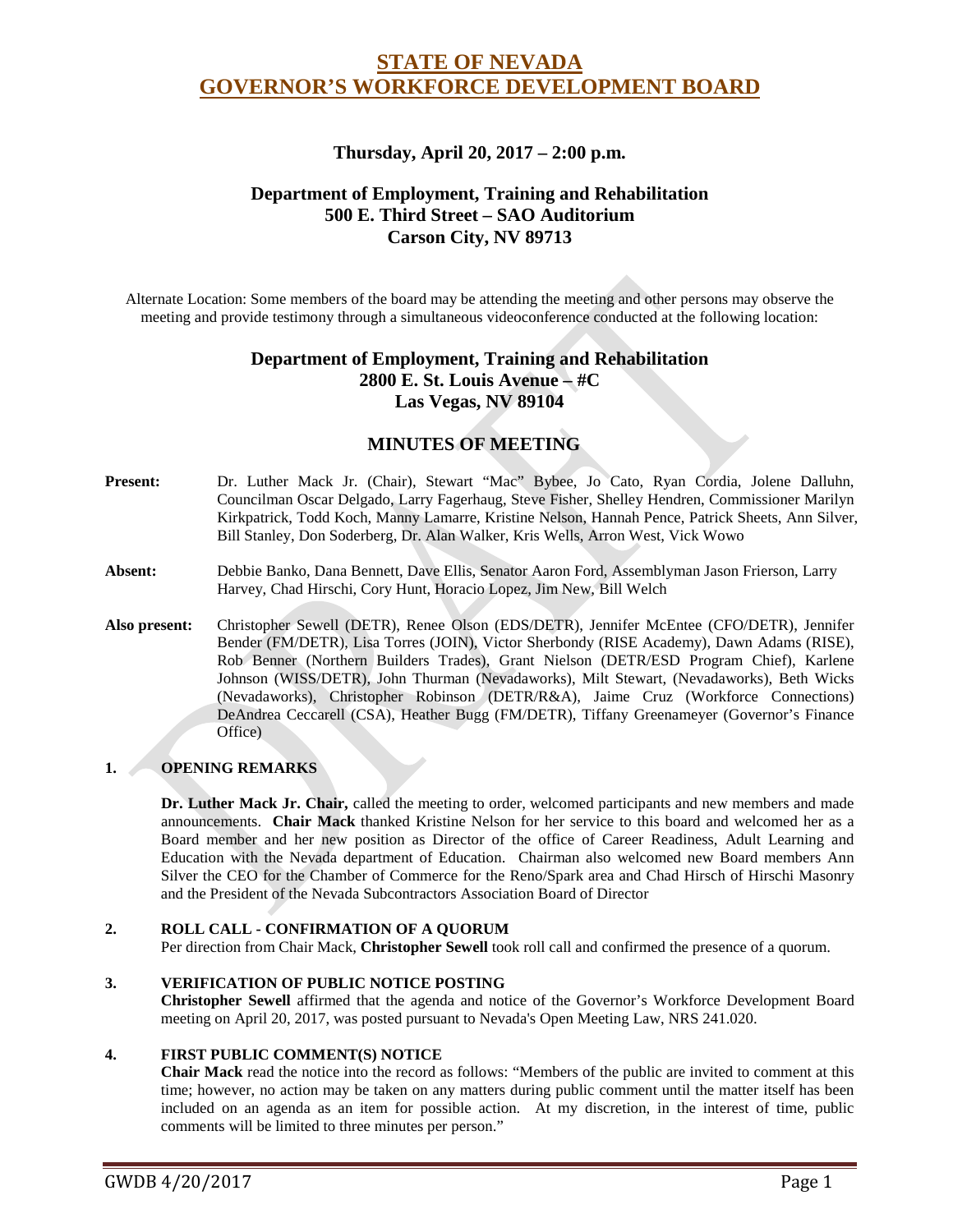**Chair Mack** invited comments from Carson City, Las Vegas or via telephone. **Don Soderberg** said that Workforce Connection is putting on a popup career fair. **Jaime Cruz** referred to the event flyer and stated that there is additional information at the one-stop career center website. The event originated from Board member requests to bring resources uniquely and specifically to the neighborhood. If successful, the plan is to duplicate the event for other areas. **Bill Stanley** thanked John Thurman for the opportunity to attend a meeting in Northern Nevada.

### **5. \*APPROVAL OF MINUTES**

**Chair Mack** called for a motion to approve the January 19, 2017 draft minutes of the Board.

### **It was moved by Don Soderberg and seconded by Marilyn Kirkpatrick to approve the January 19, 2017 draft minutes as submitted. Todd Koch and Kristine Nelson abstained. Motion carried.**

### **6. INFORMATIONAL/DISSUSION – DIRECTOR'S UPDATES**

**Don Soderberg, Director DETR –** Introduced Mr. **Rene Cantu** from Jobs for America's Graduates (JAG), who provided a presentation. JAG currently has 54 programs in 41 high schools serving over 3,000 students in 12 Nevada counties in less than three years. JAG serves rural communities that would otherwise go without critical student reports and results in an increase in minority graduation rates. The graduation rate for 2015 was 83 percent with 52 percent of students from the bottom quartile and 78 percent postsecondary placement. A total of 2,544 youth were enrolled for 2016, up 57 percent from 2015 when 1,619 students were served. An additional 539 are in a 12 month follow-up. The demographics of student participants is representative of the state with 38.41 percent Hispanic, 31.42 percent white, 12.43 percent African American, 11.73 percent multicultural, 2.09 percent Native American and 1.4 percent Asian. In terms of economic standing, currently 8.24 percent are in the top quartile, 35.06 percent mid-range, 48.88 percent bottom quartile and 7.82 percent gave no response to the question.

As a small town example McDermitt, Nevada, has the greatest concentration of Northern Paiute speakers with an estimated 30 percent of the Tribe's children able to speak the language. The JAG student profile for this area reflects 58 percent Native American, 47 percent of mothers and 42 percent of fathers have no diploma, 84 percent receive free or reduced lunches, 63 percent are on TANF or public assistance, 63 percent of mothers do not work, 63 percent are basic skills deficient, and there is a 100 percent graduation rate for the class of 2016 (35 students total).

In West Wendover, access to a diploma (which many students' parents do not possess) will provide students access to greater economic opportunity. In Wendover, the JAG graduation rate was 89 percent, ten points higher than the average rate. In Hawthorne, Nevada, students are geographically isolated and the unemployment rate is high. In Hawthorne, the JAG graduation rate was 100 percent in 2015 and 80 percent in 2016 with eight months of follow-up remaining. For Nevada overall, the graduation rate is 71 percent. For those participating in JAG, the number is 83 percent.

The Go Deep Project is a national demonstration initiative where JAG National selected JAG Nevada as a site for the experiment, which brings together state, federal, county and school districts. The North Las Vegas program includes ten programs in four high schools. For students participating, on average, 46 percent are in the bottom quartile with an average GPA of 1.98 and 14 or more absences.

**Mr. Stanley** noted that the average number of barriers cited per student was six and asked for clarification on the identification of barriers. **Mr. Cantu** said there are over 30 barriers, including academic barriers, such as GPA, credit deficiency and passing proficiencies. Socioeconomic barriers include free and reduced lunch, family variables (single parent, homelessness), educational status of parent, employment status of parents and others.

**Marilyn Kirkpatrick** stated it was important to note that the Go Deep Project begins with ninth graders and follows them each year through high school. This is critical, as dropout rates rise at tenth grade. The program is also helping to stabilize neighborhoods, giving people a reason to stay within the neighborhood. Participants in the program are becoming leaders of communities. **Mr. Cantu** added that students come into the program disconnected. JAG includes a leadership development component, which encourages community leadership.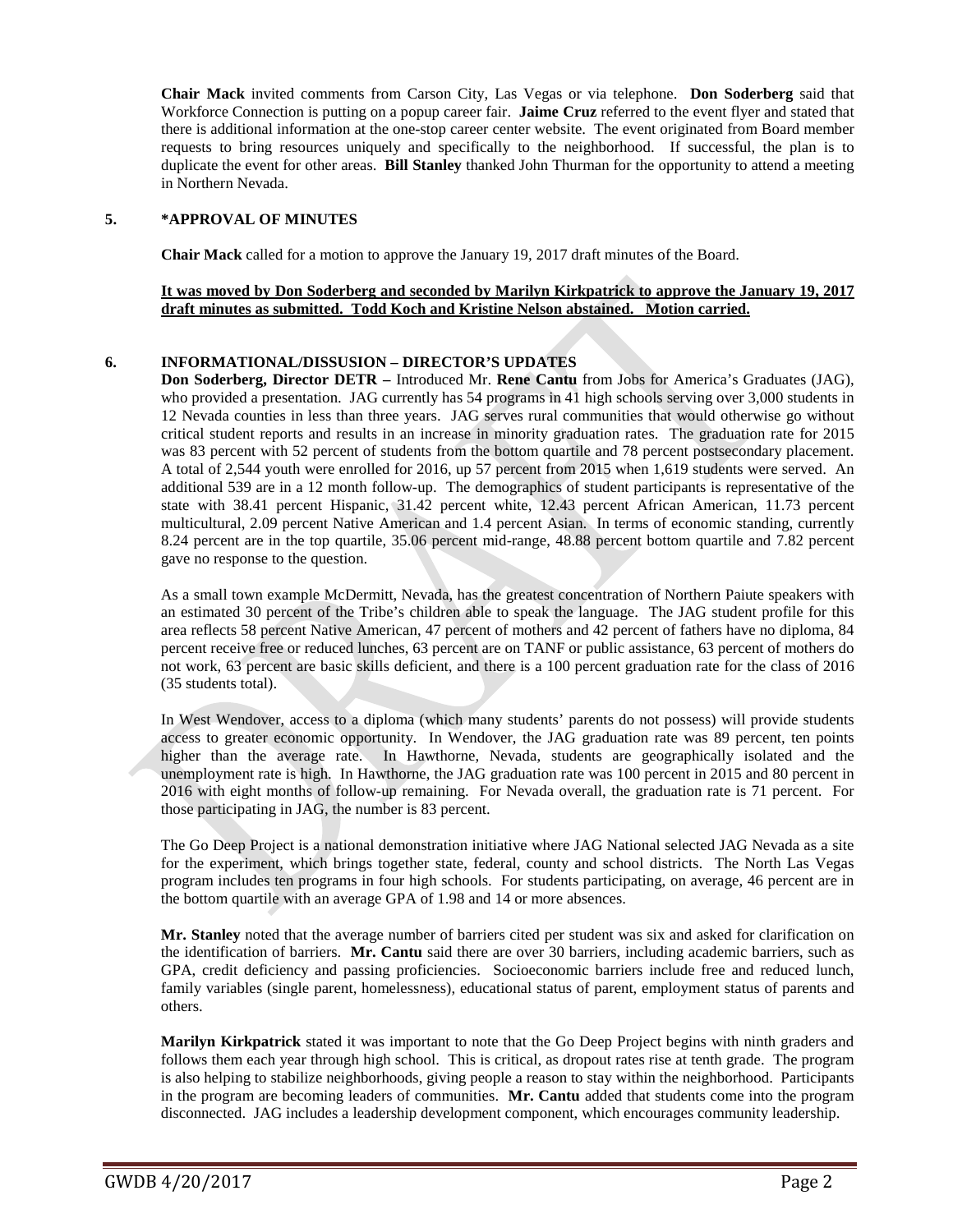**Ryan Cordia** asked whether this was a social, emotional and mentoring support system or whether it includes job skills. **Mr. Cantu** replied that it includes three components. The classroom component addresses the workplace and includes a core curriculum, including writing resumes, cover letters, interviews, public speaking and other skills, including how to get a job, keep a job and leave a job. Social and emotional skills are addressed in 9th, 10th and 11th grade. The second component is leadership development and motivation, including a membership club and local chapter. The third leg is carried out by the JAG specialist, who serves as an advocate and mentor, developing an individual plan for each student. Because JAG is embedded in the schools, there are 120 contact hours per year minimum with every student. Next year will include a requirement for all students to apply to a community college. TSM Foundation is paying for the application fees. In terms of return on investment for the program, high school dropouts earn under \$500 a week, high school graduates earn \$678, Some college education earns \$738 a week, an associate's degree earns \$798 a week and a bachelor's degree earns \$1,137. Unemployment rates for dropouts average 8 percent versus 5.4 percent with a high school diploma, 3.8 percent with an associate's degree and 2.8 percent with a bachelor's degree. Graduation reduces incarceration rates by 68 percent. The annual cost for an incarcerated inmate is \$20,656 versus \$1,848 per JAG student. High school graduation reduces poverty. Social emotional learning (including work readiness and soft skills) results in 11 percent academic gains in grade point. In terms of enrollment, the JAG program grew from 208 to 806 students between 2013/14 and 2014/15 to 1,619 in 2015/16 and 2,544 in 2016/17.

**Mr. Cantu** addressed outcomes. For 2015-16, there is a 74 percent graduation rate, which increases to 80 percent after nine months of follow-up. **Ms. Kirkpatrick** asked about graduation rates in comparison to a time when proficiency testing was required. **Mr. Cantu** said that if there had not been such significant growth in new programs, the graduation rates would not be as high. No longer having proficiency requirements also results in higher graduation rates. Tutoring is offered as part of the JAG class, which should help with proficiency requirements in the future.

**Mr. Cantu** addressed job placement post-graduation. For 2015/16, the percentage of job placement was 35 percent, which increases to 58 percent after 3.5 month follow-up. Of the jobs secured, 48 percent were full time at the end of the senior year, with the percentage increasing to 70 after 3.5 months of follow-up. In terms of positive outcomes (getting a raise, going to college), 76 percent of students have experienced some positive outcome. In regards to the fiscal snapshot, the cost per student was \$2,542 in 2014/15, \$1,946 in 2015/16 and \$1,848 in 2016/17.

Program accomplishments include:

- New board
- New  $501(c)(3)$
- New leadership
- Unified staff and organizational continuity
- Full accreditation in 2016
- Creation of strategic plan
- JAG special license approved by the Nevada Department of Education.
- Go Deep National Demonstration Initiative funded and launched
- North Las Vegas was the demonstration site highlighted at the JAG National Thought Leader Event in September, 2016
- JAG National meeting to take place in Las Vegas in the first quarter of 2017

**Mr. Soderberg** said that having a governor from another state develop an idea and then have it implemented in Las Vegas in an area of most need is a great story. Clark County, the school districts and AT&T have stepped up to the plate. Governor Sandoval used some discretionary WIOA funds to help the program.

#### **7. INFORMATIONAL/DISSUSION – GOVERNOR'S OFFICE OF WORKFORCE INNOVATION (OWINN)**

**Manny Lamarre,** Director of OWINN, provided an overview for Board members. The GWDB is a function of the federal policy, Workforce Innovation and Opportunity Act (WIOA). With the reauthorization of WIOA, the Boards have leverage to develop innovative programs. To enhance the Board, a presentation regarding effective boards would be helpful. The National Governors Association (NGA) provides categories of high functioning workforce boards: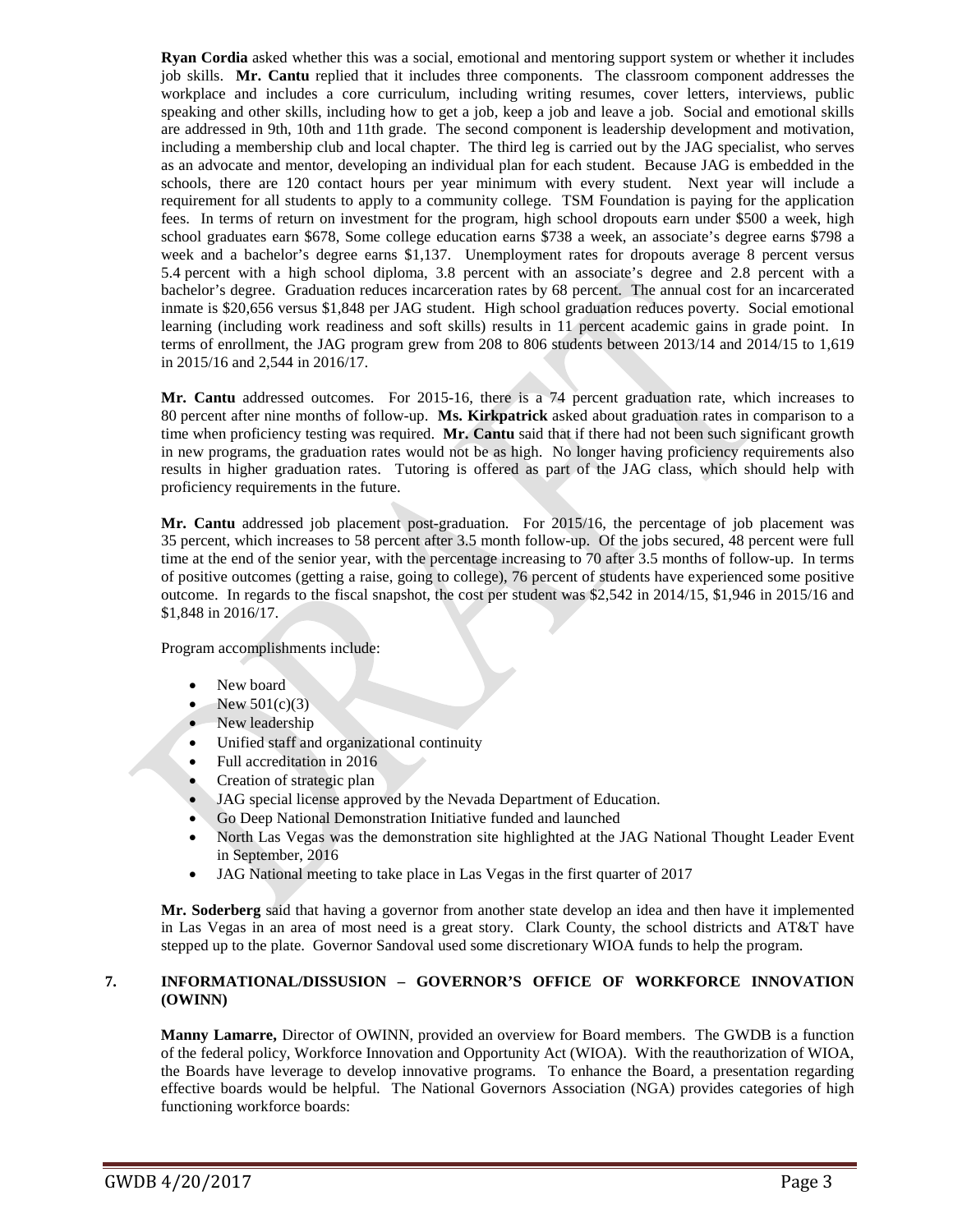Set and communicate the vision for the workforce system

- Set a vision that is inspirational, aspirational and concise
- The vision is for the overall workforce system, not just the board or WIOA
- Set priority actions to realize that vision by focusing on two or three key issues and aligning resources in support of those priorities

Model and manage strategic partnerships to achieve the vision

- Recognize that change takes time. Partnerships are based on mutual understanding and meaningful day-to-day interactions for mutual benefit
- Have a clear decision making process among partners that recognizes the authority and autonomy of each partner

Use data and other tools to hold the system accountable to the vision

- Set measurable goals and strategic priorities related to the state's vision that would demonstrate progress of achievable goals
- Utilize both partner feedback and other data sources in a consistent way to document and evaluate progress, align systems and direct resources

The Governor's strategic policies include:

- Vibrant and sustainable economy
- Safe and livable communities
- Educated and healthy citizenry
- Efficient and responsive state government
- Education and workforce development
	- Prepare all students for college and career success
	- Ensure a highly skilled and diverse workforce
	- Increase the number of Nevadans with postsecondary credential or college degree

Composition of state boards:

- The Governor or designee
- One member from each chamber of the Nevada State Legislature
- Two or more chief elected officials
- Representatives of the business industry (at least 51 percent)
- Representatives of the workforce (at least 20 percent)
- Any other representatives the Governor may deem necessary

**Mr. Lamarre** reviewed WIOA objectives:

- Address evolving workforce and economic needs and limitations, training, funding and service delivery design
- Flexibility to collaborate across systems for state and local areas
- Stronger alignment of the workforce, education and economic development

Key takeaways include:

- Stronger collaboration between core programs and their agencies in developing single, unified state plan to improve service delivery and access to the workforce system for job seekers and employers
- Greater prospect of alignment job training and employment services and unemployment insurance system; juvenile justice, foster care, education resources and efforts to engage hard to serve youth and young adults

Duties and obligations under WIOA include:

- Develop, implement and modify the state plan
- The review of statewide policies, programs and recommendations on actions to be taken by the State to align statewide workforce development programs in a manner that supports a comprehensive and streamlined statewide workforce development system, including review and commentary on the State Plan for programs and activities of one-stop partners that are not core programs
- Develop and provide recommendations for the continuous improvement of the workforce development system
- Review and approval local plans
- Identify and disseminate information on best practices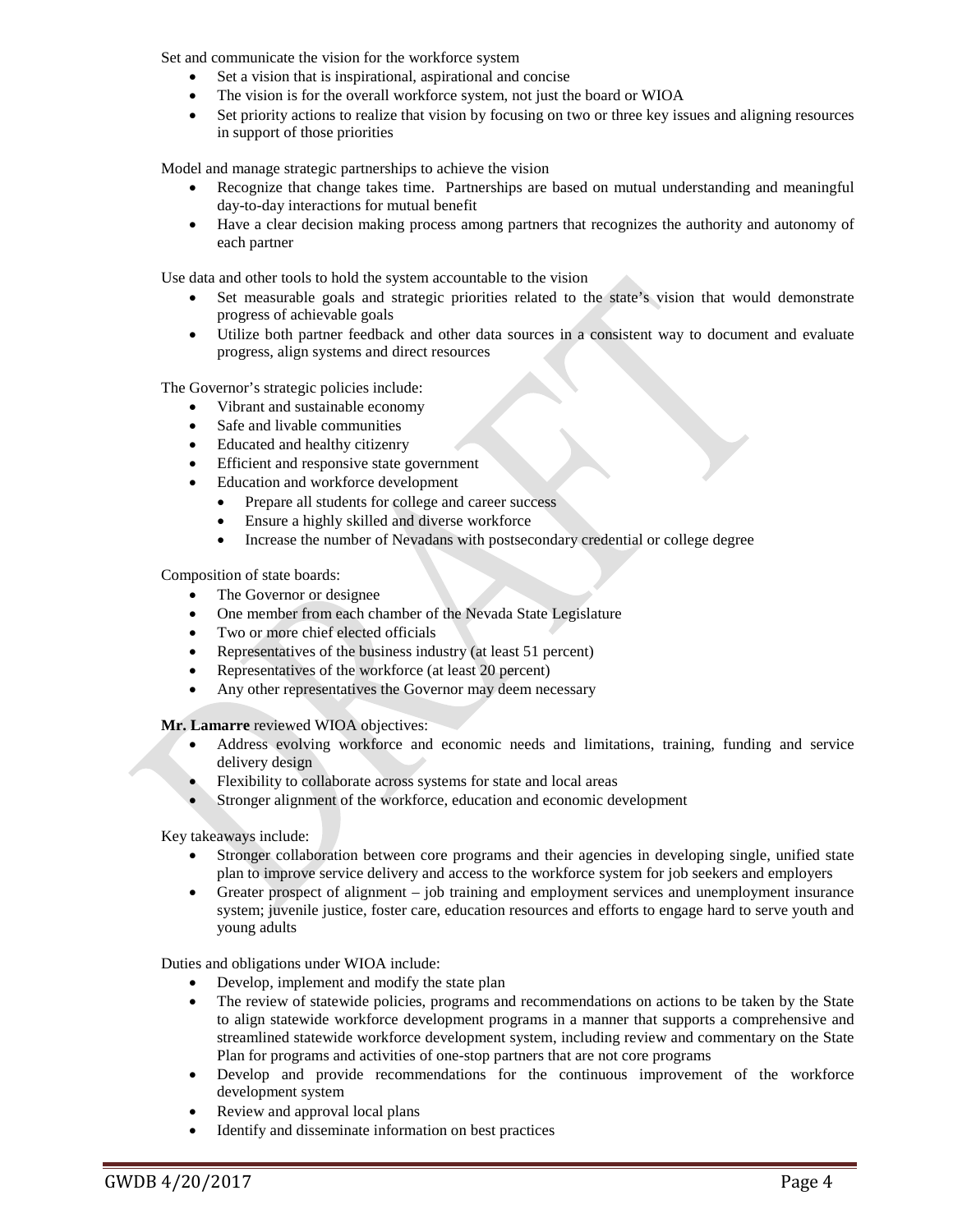- Review and develop statewide policies affecting the coordinated provision of services through the State's one-stop delivery system
- Develop strategies for implementing and funding technological improvements to facilitate access to and improve the quality of services and activities provided through the State's one-stop delivery system
- Develop strategies for aligning technology and data systems across one-stop partner programs to enhance service delivery and improve efficiencies in reporting on performance accountability measures
- Review and develop allocation formulas for the distribution of funds to local areas for employment and training activities for young adults and youth workforce investment activities to local areas
- Prepare annual reports
- Develop the statewide workforce and labor market information system
- Develop other policies that will encourage and promote improvements to the workforce development system in the State

**Mr. Lamarre** said that the packet distributed to members provides an explanation of the funding structure and services. He identified specific goals/items of concentration:

- Include full secondary institution funding
- Begin ROI analysis
- Cost per participant what trainings will be in demand for industry sectors
- Aggregation of funding dollars
- Workforce dollars investment by the private sector and/or special grants and comparison to other states' programs
- Identify year-to-year discretionary funding

**Ms. Kirkpatrick** referred to the \$170 million budget and asked how much goes to Nevada and who determines breakdown of the funding. **Kristine Nelson** said that the numbers noted are 2015 figures before the infusion of state funds for career and technical education in the legislative session. She will work with Mr. Lamarre to update the numbers. Adult basic education funding comes from the U.S. Department of Education. The Adult High School Diploma program is state money allocated in the 2015 session. Career and Technical Education is a mixture of both. The State portion significantly increased in the 2015 session with an additional infusion of approximately \$12 million. On the career and technical educational side, Nevada is looking at a total of approximately \$22 million just for CTE. How it is distributed is mandated by statute and the State Board of Education.

**Mr. Cordia** asked about any preliminary output data regarding funding. **Mr. Lamarre** said this information is not yet available. He noted that Board members can request specific types of information and reporting and staff will work to answer those requests. **Ms. Nelson** asked whether this is the beginning in the New Skills for Youth Initiative of the asset inventory. **Mr. Lamarre** confirmed that it is. The New Skills for Youth is derived from a grant from JPMorgan Chase and CCSSO as a massive cooperative effort. **Arron West** said that he is excited to see this level of resource going into the program. As the State moves closer to functional full employment within the State, he would like to explore opportunities to shift the focus from reactive to proactive in terms of student success. **Patrick Sheets** said that having the depth and breadth of understanding the relationship to funding allocations versus performance will make the State more eligible for future funding. **Shelley Hendren** said that to Mr. West's point, there is much emphasis throughout WIOA for lifting students and youth. This change is already being addressed, due to the federal legislation. She asked Mr. Lamarre whether the funding from Department of Education for programs with a mix from general fund and federal is due to a match requirement. **Ms. Nelson** said there is no match on the career and technical education side, but definitely for adult basic education. **Mr. Lamarre** provided a survey to Board members to gather their input.

#### **8. \*FOR POSSIBLE ACTION – STATE COMPLIANCE POLICIES (SCP) – RATIFICATION OF THE FOLLOWING SIX (6) STATE COMPLIANCE POLICIES:**

**Grant Nielson, ESD Program Chief** provided an overview of state compliance policies approved by the GWDB Executive Committee at its 3/17/17 meeting. He stated that the Department of Labor requires enactment of these policies to be aligned with the Department of Labor regulations and the WIOA Act. Most of the policies are cut and pasted from the federal language, with slight exceptions, additions and clarifications.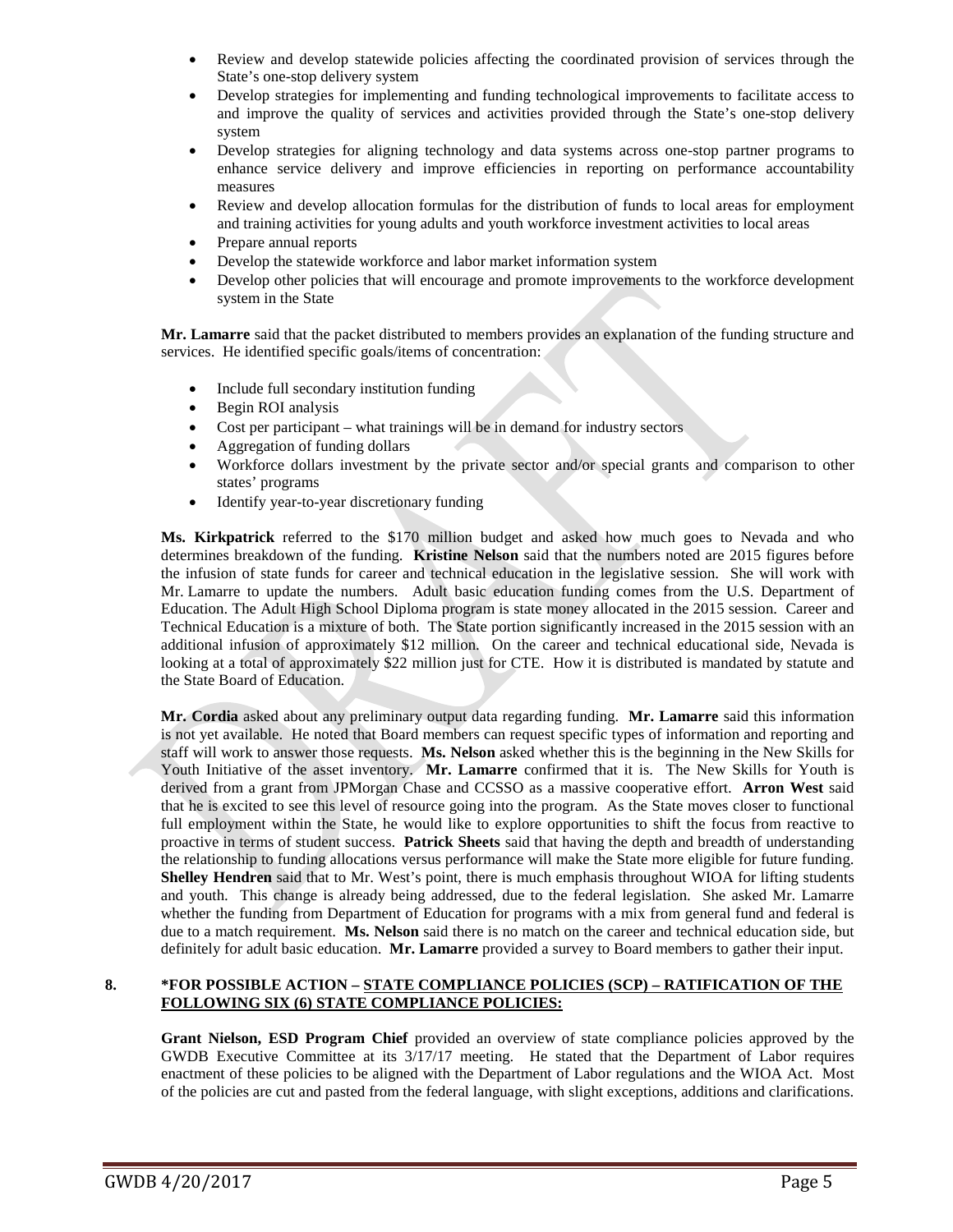**Mr. Nielson** stated that Policy 1.4 was originally approved by the Board at the July 21st meeting, but required updates based on the release of Training Employment and Guidance Letters (TEGL) 15-16 ad 16-16. Changes were made based on the TEGLs. Discrepancies were noted between the approved State Plan and language in this policy. The policy was updated to be consistent with the State Plan language. He identified the changes in the materials provided. The question addressed how to determine caps for costs within the one-stop system.

**Shelley Hendren** asked when dollar amounts will be filled in and how often they will be updated. **Mr. Nielson** explained that the policy provides the tools for each individual board to use. It will be used when the MOU is negotiated. **Mr. Stanley** said that there was a long discussion about this during the Executive Board meeting and asked Mr. Soderberg to clarify administrative costs by the provider. **Mr. Soderberg** said that this policy was originally enacted by the Board over a year ago. Because of changes in the federal guidance, the Board was required to approve a new policy. When the policy came to the Executive Committee, there was an in-depth discussion as to whether it was appropriate to have caps on operational costs of a onestop, what that should be and how the number should be derived. To Mr. Stanley's question, this goes to the per FTE person working in a one-stop and what the allowable cost will be. The former policy had a cap of 65 percent. Those at DETR believed it was implicit that if a one-stop operator through its local workforce board thought it could not meet the 65 percent, it could come to this Board, provide its reasoning and request a waiver. The other takeaway from the Executive meeting was what does it mean by operational cost? Mr. Nielson has come up with a worksheet in the policy so that a one-stop operator can calculate costs per FTE and compare it to DETR's cost. If necessary, they could come to the Board and explain why costs are higher. What the policy does not do is discuss the administrative costs of the providers. That is likely the next step for the Board.

**Mr. Nielson** commented that WIOA limits administrative costs to ten percent. **Ms. Kirkpatrick** said that even with the checklist on administrative costs, there could be peaks and valleys, depending on training time and other factors. It is difficult to explain the 75 percent requirement to new partners. **Mr. Soderberg** said that the conversation has mixed the concepts of the cost of running a one-stop and the costs of administering programs, which are two different things. That said, this Board should set policies that push efficiencies. **Ms. Kirkpatrick** stated that NACO is coming to Clark County in 2019. They will have a workforce component and a workshop. She sits on the Board and would be happy to drive a discussion for this Board to participate in.

**Mr. Nielson** said that the rest of the policies were passed without controversy.

#### **It was moved by Marilyn Kirkpatrick and seconded by Don Soderberg to Ratify State Compliance Policies (1.4), (1.17), (1.18), (1.19), (3.1) and (4.4). Motion carried.**

### **9. POSSIBLE ACTION ITEMS – WIOA "LOCAL AREA" DESIGNATION**

#### **9A. Workforce Connections**

**Jaime Cruz** stated that this agenda item is in response to a state policy that requires submission for a request for subsequent designation as a local board for the area. The reference is to State Policy 1.1.

#### **It was moved by Ms. Kirkpatrick and seconded by Mr. Soderberg to approve Workforce Connections Local Area Designation (Motion carried).**

#### **9B. Nevadaworks**

**Mr. Thurman** said the request is to have the 13 counties of Northern Nevada designated as the workforce area. **Ms. Nelson** asked for clarification that the Board is approving the recommendation of the local area designations, which will go to the Governor. **Chair Mack** replied that this was correct.

#### **It was moved by Mr. Soderberg and seconded by Ms. Jo Cato to approve Nevadaworks Local Area Designation (Motion carried).**